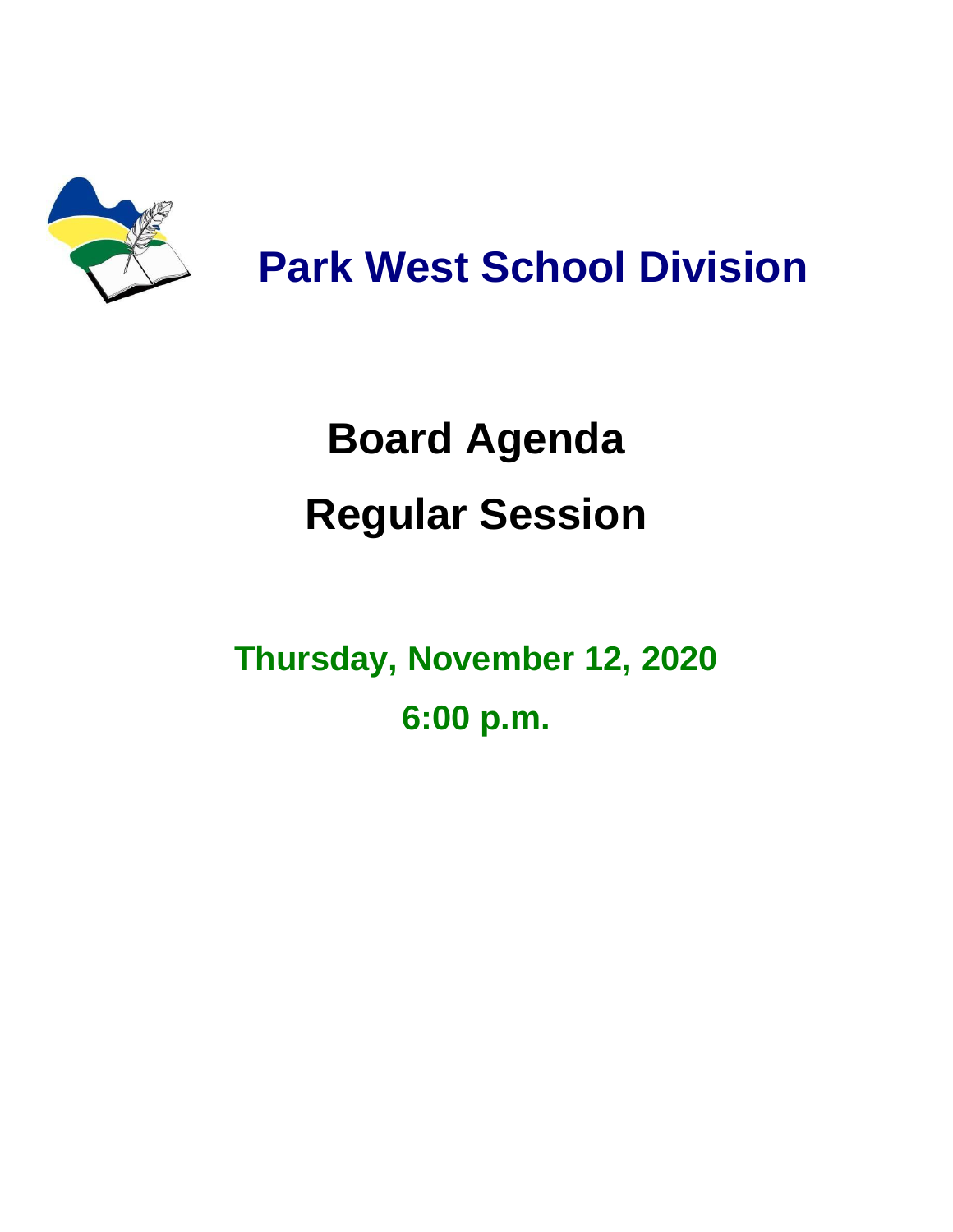#### **1. Call to Order/Greetings and Acknowledgement**

Park West School Division recognizes our history as an organization and as settlers to these Lands on Treaty 2 and Treaty 4, the original lands of the Anishinaabe, Cree, Oji-Cree, Dakota, and Dene peoples, and on the homeland of the Metis Nation.Park West School Division respects the Treaties that were made on these territories, we acknowledge the harms and the mistakes of the past, and we dedicate ourselves to move forward in partnership with Indigenous communities, in the spirit of reconciliation and collaboration.

#### **2. Appoint Opening for Next Meeting and Opening of Meeting**

#### **3. Addition to and Adoption of Agenda**

#### **4. Delegations:**

#### **5. Approval of Minutes of Previous Meeting(s)**

- a) **M**inutes of October 8, 2020
- b) Minutes of October 13, 2020
- c) Minutes of October 20, 2020
- d) Minutes of October 27, 2020
- e) Minutes of October 29, 2020

#### **6. Unfinished Business Arising Out of Minutes**

- a) Sports and athletics
- b) High school structure

#### **7. Board Education and Vision**

a) Strategic planning

#### **8. Information from Trustees**

a) Chair/Vice Chair Report

#### **9. Senior Administration Report**

- a) Superintendent/CEO Report
- b) Secretary-Treasurer Report

#### **10. Other Reports**

#### **11. New Business**

- a) Bylaw update Delegations
- b) Meeting attendance Board and public
- c) Update on Response Level Orange

#### **12. Questions of Clarification or Comments Regarding the Current Meeting from the Public**

#### **13. Correspondence/PD Opportunities** a) Indspire 2020 National Gathering for Indigenous Education November 26-27

- **14. In-Camera**
- **15. Motions from In-Camera** (as needed)

#### **16. Date(s) of Future Meeting(s)**

- a) MSBA Fall General Meeting November 21
- b) Regular Board Meeting December 10
- **17. Adjournment**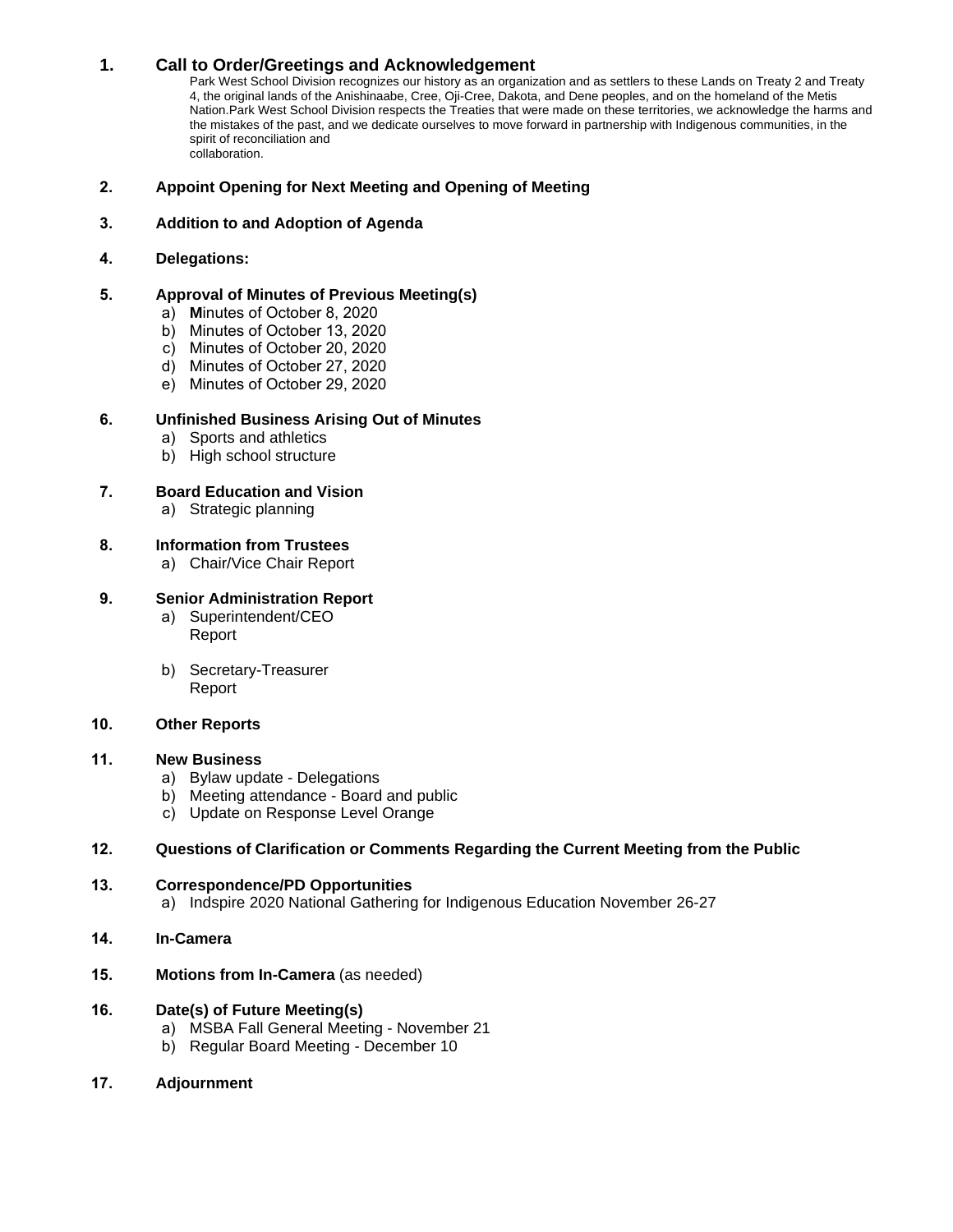

## **Topic: Superintendent's Report to the Board of Trustees**

**Date:** November 12, 2020

## *Information items:*

## **1. Enrolment update:**

● An update of divisional enrolment will be shared at the meeting.

## **2. MASS Fall Gathering:**

- The provincial superintendents had their Fall Gathering on November 6.
- It included a business meeting and professional development.

## **3. Education stakeholder meeting:**

- The next meeting of the Russell Education Stakeholder group is scheduled for November 10.
- The Hamiota Stakeholder Group is meeting on November 17.

## **4. Principal meeting:**

● Our next principal meeting is scheduled for November 20.

## **5. Budget timeline:**

● The proposed budget timeline and planning framework is attached. (Budget timeline)

## *Action items:*

*None*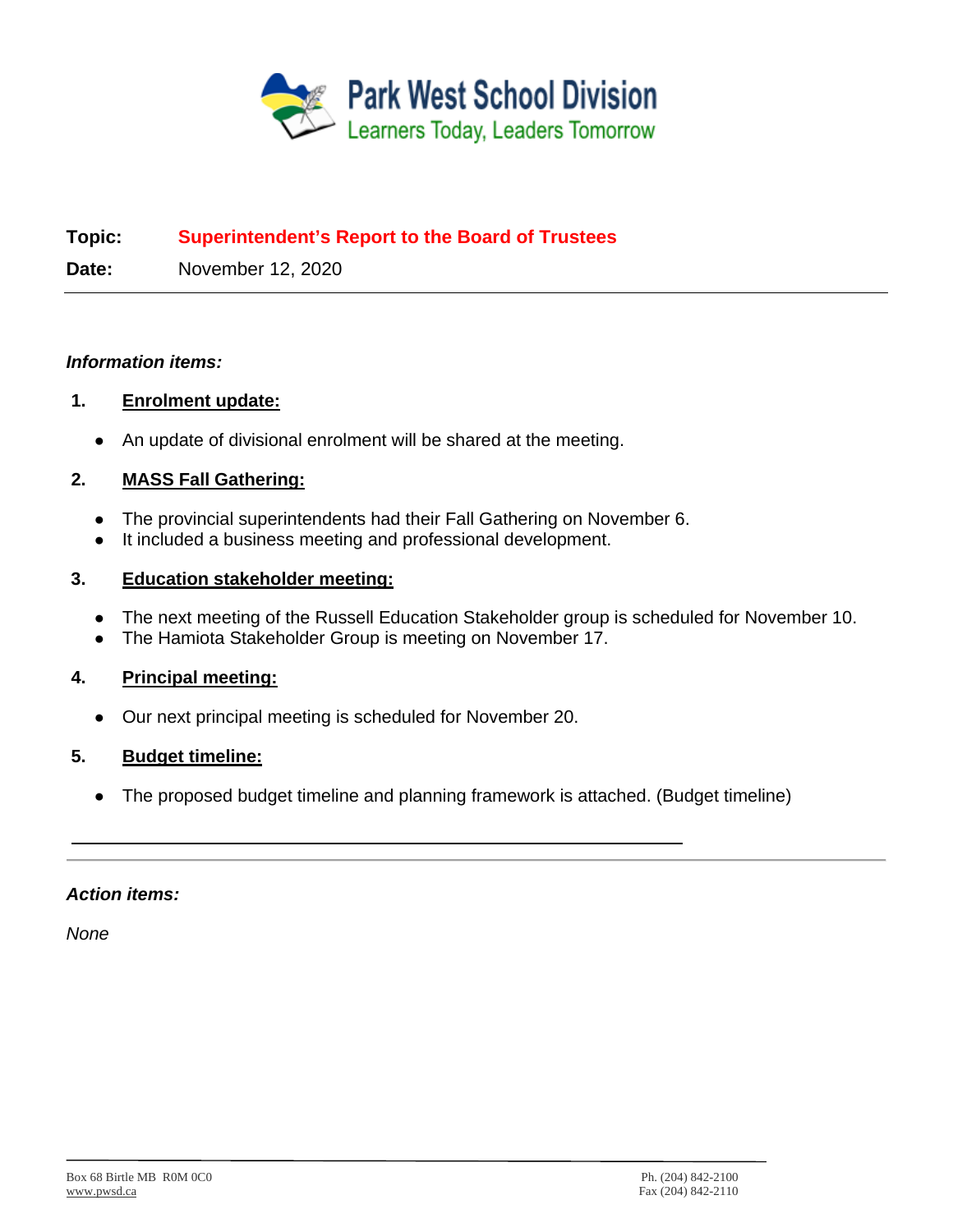

Date: November 12, 2020

Topic: **Draft process for developing 2019-2020 budget**

----------------------------------------------------------------------------------------------------------------------------

### *December:*

| Dec. 3 |  | Board budget meeting $(6:00 - 9:00 \text{ pm})$ : |
|--------|--|---------------------------------------------------|
|--------|--|---------------------------------------------------|

- Review of budget planning process
- **General discussion of budget priorities**
- Dec. 14 Principals provide student enrolment projections and budget feedback
- Dec. 14-18 Department heads submit their draft budgets and discuss with superintendent
- Dec. 31 Pre-budget consultation with public (survey)

## *January:*

- Jan. 7 Superintendent develops draft school-based staffing for discussion with principals
- Jan. 11-15 Superintendent meets with individual school principals to review their draft school staffing plan and budget feedback
- Jan. 21 Board budget meeting  $(6:00 9:00 \text{ pm})$ :
	- **Review of feedback from schools and department heads**
	- Review of draft plan for school-based staffing
	- Review of elements for consideration in our new budget
	- Presentations by department heads (as needed)
- Jan. 25-29 Divisional admin begins developing draft budget framework
- Jan. 28 Meeting with RM and Town Councils
- Jan. 31 Funding announcement expected from province

## *February:*

- Feb. 1 6 Draft budget with multiple options prepared by divisional admin<br>Feb. 4 Board budget meeting (6:00 9:00 pm):
	- Board budget meeting  $(6:00 9:00 \text{ pm})$ :
		- Review of funding announcement and implications
		- Review of draft budget options
		- Discussions regarding specifics of 2020-2021 budget
- Feb. 18 Board budget meeting  $(6:00 9:00)$  pm):
	- **Decision regarding draft budget for public meeting**
- Feb. 22 Release of proposed budget on website and distribution to staff, students and parents
- Feb. 23 Public budget meeting

## *March:*

- March 4 Public budget presentations (if necessary)
- March 11 Final budget is prepared and passed by the board
- March 15 Secretary-Treasurer submits special levy request to the municipalities
- March 31 Secretary-Treasurer submits final budget to Public Schools Finance Board